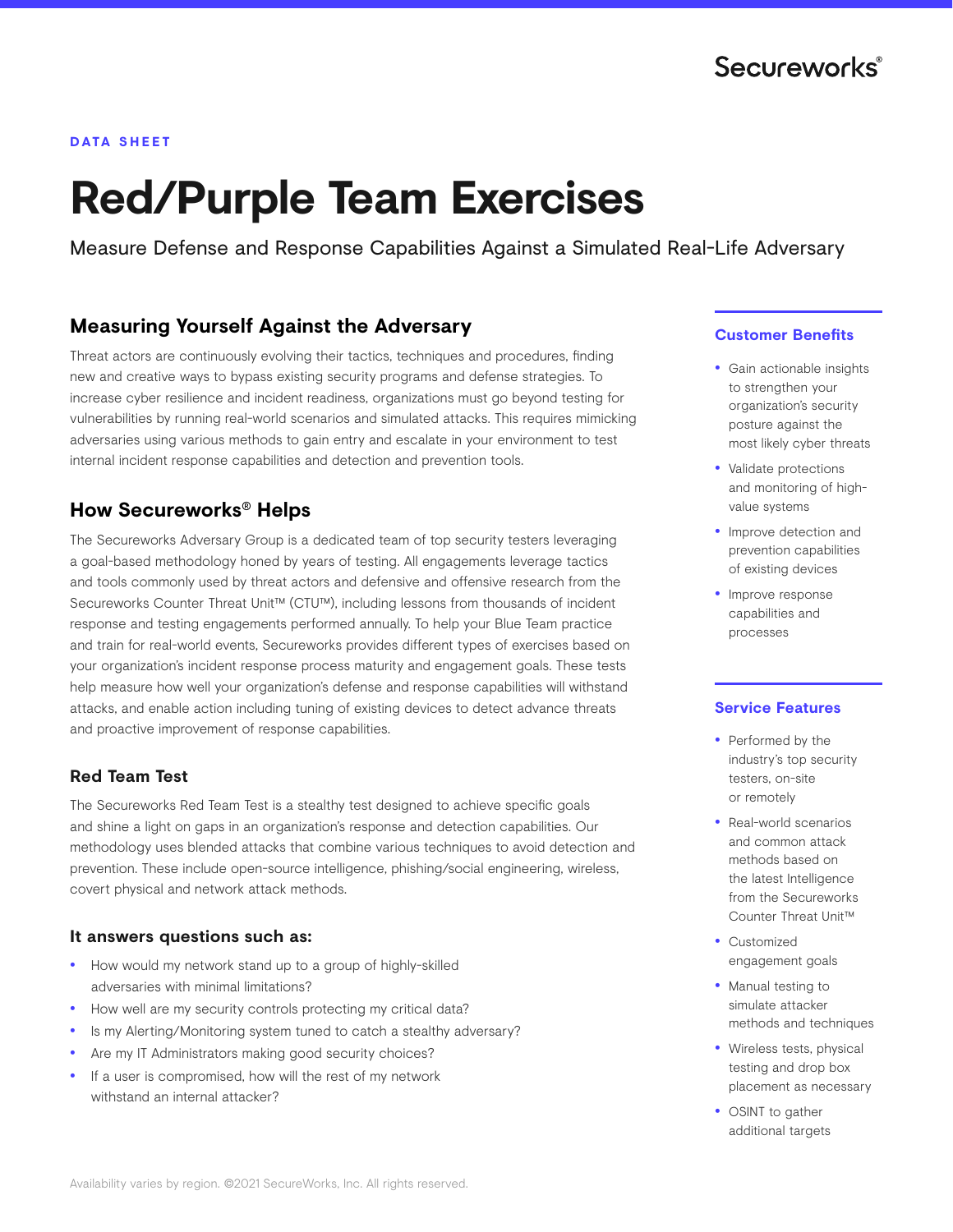# **What to Expect in Your Red Team Testing Report**

The report consists of two sections.

The Executive Summary is written for a non-technical audience - senior management, auditors, Boards of Directors, and other concerned parties.



# Engagement Summary

Brief description of what testers carried out during the engagement.



#### Summary of Findings and Recommendations

Suitable for non-technical audiences, the Summary describes systemic issues and high-risk findings, and our recommendations to remedy issues or reduce risk.



# Detailed Findings

Written for technical staff and provides detailed findings and recommendations.



#### Engagement Methodology

Contains details of what was performed during the engagement.



#### Attack Timeline

Describes the sequence of events to assist in understanding blended threats and/or dependent phases.



#### Detailed Findings and Recommendations

Describes any findings, further resources, and recommendations for remediation or risk reduction. Evidence of findings is supplied and, if possible, sufficient information is provided to replicate the findings using publicly available tools. Descriptions of the techniques used and the causes of success or failure are included.

### **Next Steps**

- [Threat Hunting](https://www.secureworks.com/services/incident-response/threat-hunting-assessment
)  [Assessment](https://www.secureworks.com/services/incident-response/threat-hunting-assessment
)
- [Secureworks](https://www.secureworks.com/products/taegis/xdr)  [Taegis™ XDR](https://www.secureworks.com/products/taegis/xdr)
- [Incident Management](https://www.secureworks.com/services/incident-response/incident-management-retainer)  [Retainer](https://www.secureworks.com/services/incident-response/incident-management-retainer)
- [Secureworks](https://www.secureworks.com/products/taegis/vdr)  [Taegis™ VDR](https://www.secureworks.com/products/taegis/vdr)